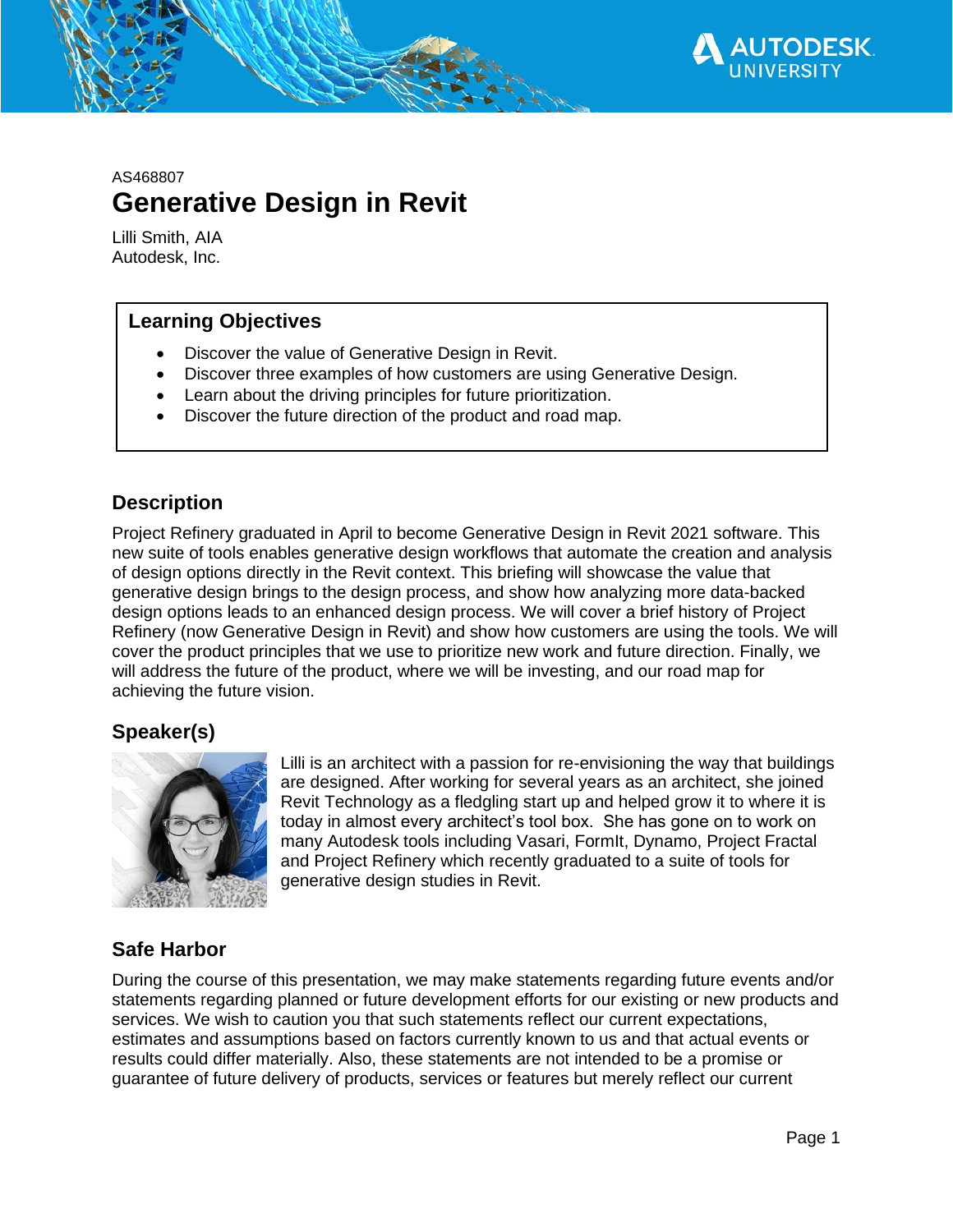

plans, which may change. Purchasing decisions should not be made based upon reliance on these statements. The statements made in this presentation are being made as of the time and date of its live presentation. We do not assume any obligation to update any statements we make to reflect events that occur or circumstances that exist after the date of this presentation.

Autodesk, the Autodesk logo, 3ds Max, BIM 360, Forge, Revit, and other solutions mentioned by name are registered trademarks or trademarks of Autodesk, Inc., and/or its subsidiaries and/or affiliates in the USA and/or other countries. All other brand names, product names, or trademarks belong to their respective holders. Autodesk reserves the right to alter product and services offerings, and specifications and pricing at any time without notice, and is not responsible for typographical or graphical errors that may appear in this document. © 2020 Autodesk, Inc. All rights reserved.

## **Why Generative Design?**

A stunning 40% of global energy is used by our built environment. Buildings alone consume 25% of our water, and building construction produces 30% of all global waste. Architects and engineers as designers of the built environment have a responsibility to take on these issues. Workflows like generative design have the potential to revolutionize the way we design by using goals and measurable outcomes to guide our designs.

Architectural and engineering services have evolved from drawing by hand on paper and delivering it to others to build buildings. Autodesk digitized this process over 30 years ago with the advent of AutoCAD. We've evolved to Building Information Modeling and more efficient ways to deliver building instructions to the field. What we really want to do next is to pair human intelligence with machine intelligence so that we can use data-backed design decisions to create a better built environment.

Over the past few years we've been exploring how generative design can help improve design and construction work. Autodesk Research experimented with generative design workflows to help us better optimize space during our Toronto office renovation a few years ago. We surveyed our employees about their preferences for collaboration, lighting, acoustics, and distance to the kitchen. Then used that data to guide the design. Different floor plan layouts are created and the design process keeps track of the scores for each of the preference metrics. These kind of automated design explorations are not new – generative designers have been using automated techniques for decades, but the have mostly been in the realm of research.

Autodesk's mission is to bring new technology to the market so that more people can use it an participate in the design process. You're all are here today to hear about a new suite of generative design tools newly added to Revit 2021 and I imagine you want to understand more about what they are and who's using them. You also may be wondering what new tools are under development and what is on our future roadmap. You may have specific questions about generative design in Revit which hopefully we'll answer but you can also take advantage of our async and live question sessions.This talk will be split into 3 sections: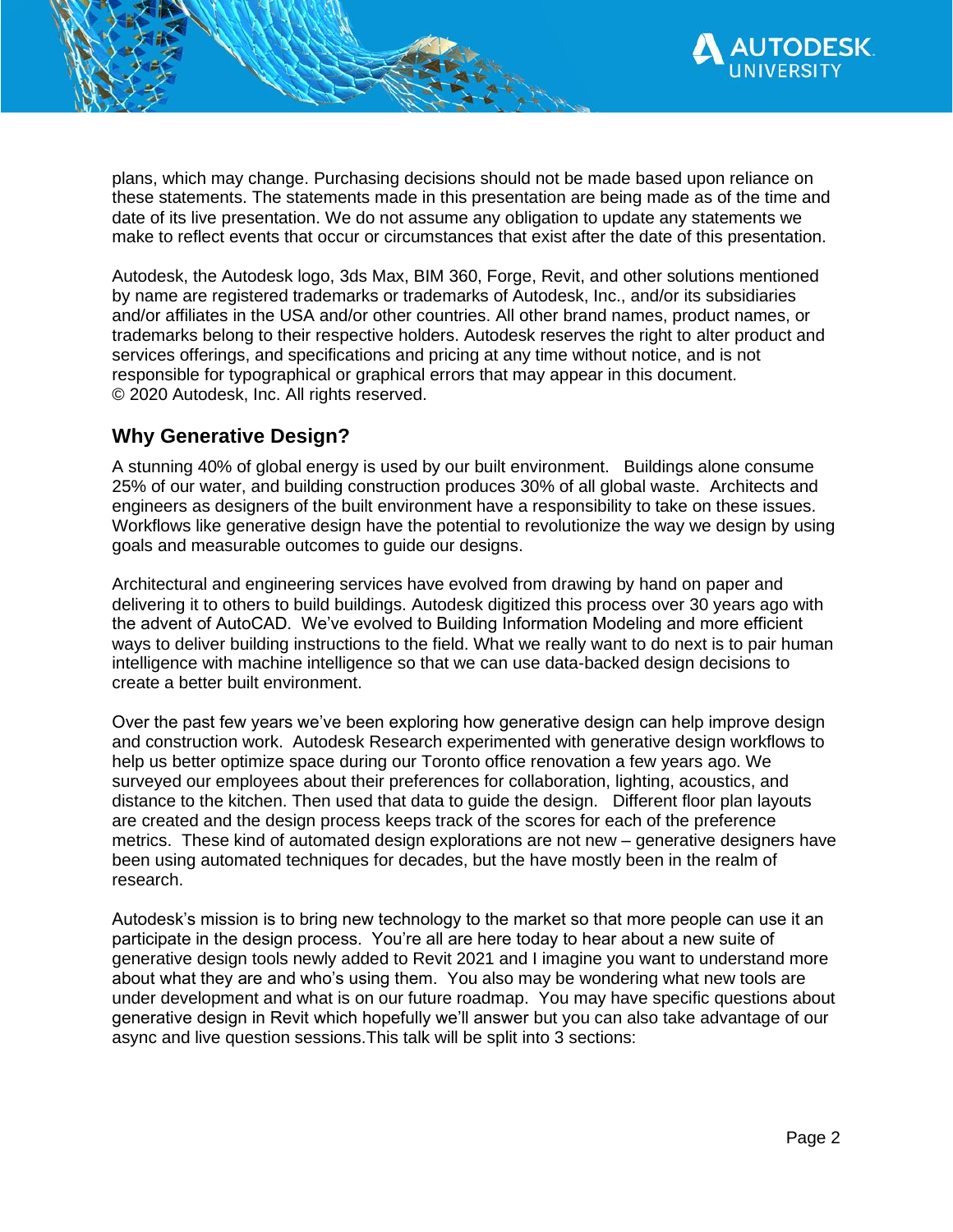

- 1. What are people doing with Generative Design?
- 2. What's new?
- 3. What's next?

## **1: What are people doing with Generative Design? : Use Cases**

This section covers three customer use cases. Read more about these use cases in the included links:



1. **Exploring Design and Coastal Resilience - University of Toronto**. Generative design in Revit was born out of a beta project called Project Refinery. It was developed for a few years as a beta before we released it in Revit 2021. The first project that I'll show you is from a residency we held in Toronto in the summer of 2019 for people interested in learning about generative design. There was a group from the University of Toronto attended this residency and their study highlights the importance of defining goals and using metrics to guide the design process. They came into the residency wanting to study the increasingly pressing problems of rising coastal flooding incidents. Major storms are increasing in frequency – we are experiencing up to 5 times more storms a year. Flood risks cause unpredictability --- one size fits all design and planning solutions no longer work. So they came into the residency with some very big questions: How should the urban and physical landscape evolve in response to rising sea levels? How can we leverage big data to generate resilient architectural typologies? Defining the design goals helped them frame the scope of the project. They could have accounted for an unlimited number of problems, but focusing on the most important goals helped to bound the problem. They decided on 2 key goals which aligned with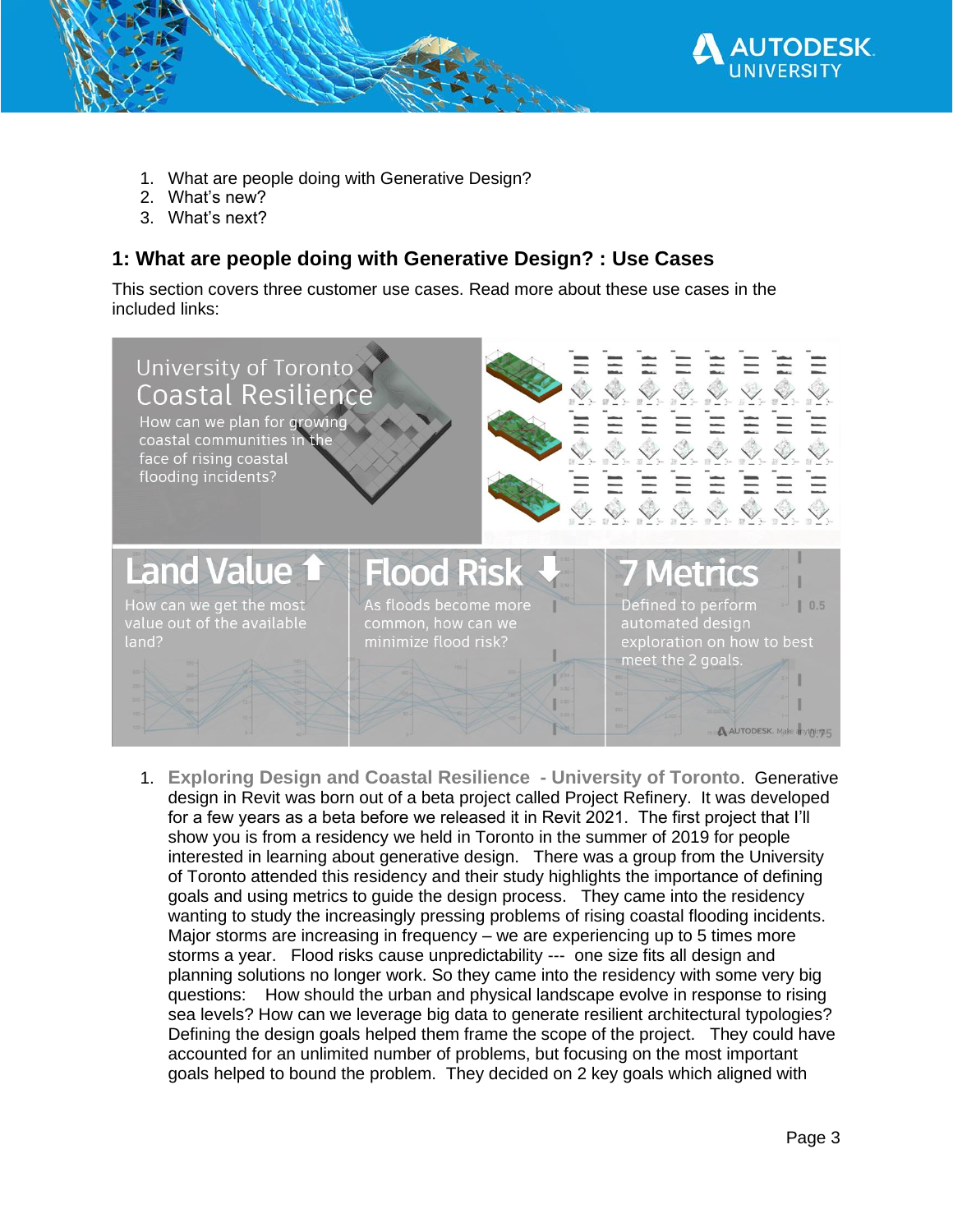

their stakeholders in coastal city management: 1. Reduce Flood Risk 2. Increase Land Value. These goals still left many open questions – how would they actually evaluate them? How would they measure flood risk? How would they correlate flood risk to land value and what does it even mean to increase land value? Read more at these links:

- a. [https://www.linkedin.com/pulse/exploring-generative-design-coastal-resilience](https://www.linkedin.com/pulse/exploring-generative-design-coastal-resilience-isaac-seah/)[isaac-seah/](https://www.linkedin.com/pulse/exploring-generative-design-coastal-resilience-isaac-seah/)
- b. *[https://blogs.autodesk.com/revit/2019/12/16/three-experiments-in-generative](https://blogs.autodesk.com/revit/2019/12/16/three-experiments-in-generative-design-with-project-refinery/)[design-with-project-refinery/](https://blogs.autodesk.com/revit/2019/12/16/three-experiments-in-generative-design-with-project-refinery/)*



2. **Liquor Store Design – Stamhuis.** The second project I'll show you highlights speed benfits that generative design workflows can offer. Stamhuis, Based in the Netherlands like many of the world's greatest design firms, specializes in retail shop construction and renovation. In retail, cost savings are critical. In order to gain a competitive edge in this space, Stamhuis embraces automation software and emerging tech to boost their own efficiency and add value for their customers. They have investigated prefabrication and VR/AR experiences and recently they took a leap into generative design In December of last year they had no Dynamo experience. But by June they had a talk on a pilot project for the design of a Liquor Store that they delivered at AU London. Inputs to the design included: location and size of cash register area, Ratio between shop and inventory storage, shelf spacing, aisle size, seller's field of vision. It took them 3 days to come up with a computational model in dynamo to create logic for the design. Used generative design workflows to automate and optmize design options. It used to take 4 hours to design a typical liquor store. Now in 15 minutes we can get 40 optimized options. Ron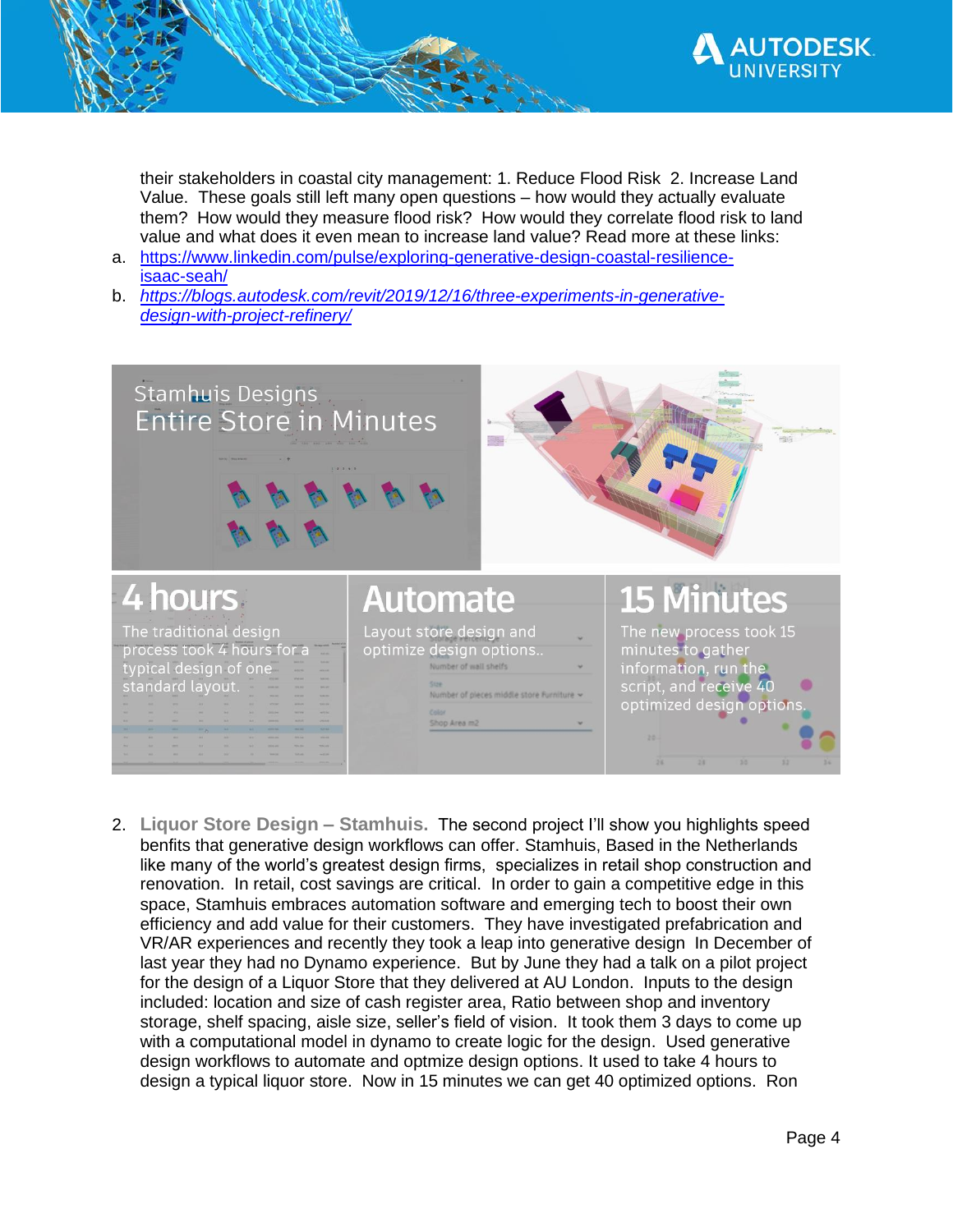

Rijkers, the project lead, advice for starting to experiment and working with Generative Design and I'll quote*: Just try it, if you don't you won't know the great information that you might be missing." Read more here:* 

[https://www.autodesk.com/solutions/generative-design/architecture-engineering](https://www.autodesk.com/solutions/generative-design/architecture-engineering-construction/stamhuis)[construction/stamhuis](https://www.autodesk.com/solutions/generative-design/architecture-engineering-construction/stamhuis)



3. **Hobbs Trail Structure – Hufft and Evolve Lab**. This final story involves the design of a trail head structure in a state park conservation area in Arkansas. This story highlights using metrics to guide the design process, involving the whole team in the design and using generative workflows to optimize the design. Hufft is a nationallyrecognized, award-winning design and fabrication firm. They employs a staff of architects, interior designers, artists and craftsmen. The studio is organized to foster a collaborative process that integrates and designers and builders into one seamless process. Generative design in Revit was used to develop a stacked structural system, derived from a series of solid shell forms to create trailhead and camping structures for the Hobbs State Park Bike Trails System. They began this process by establishing the solid shells form, scale, and structural intention. However, once the modeling efficiency became a clear challenge due to the amount of components and complexity of the form, they decided to explore the use of generative design to assist in the process and called in Evole Lab computational design consultants to join their collaborative team. Evolve Lab helped them create the underlying logic which let them pick a starting shell form from Revit and then rationalize it into a structural system that they could evaluate for number of members, size of members, and amount of waste material. Designers that had not created the logic in Dynamo participated in creating studies and evaluating outcomes using Generative Design in Revit. The process allowed them to rapidly produce design options, providing their client the ability to make informed decisions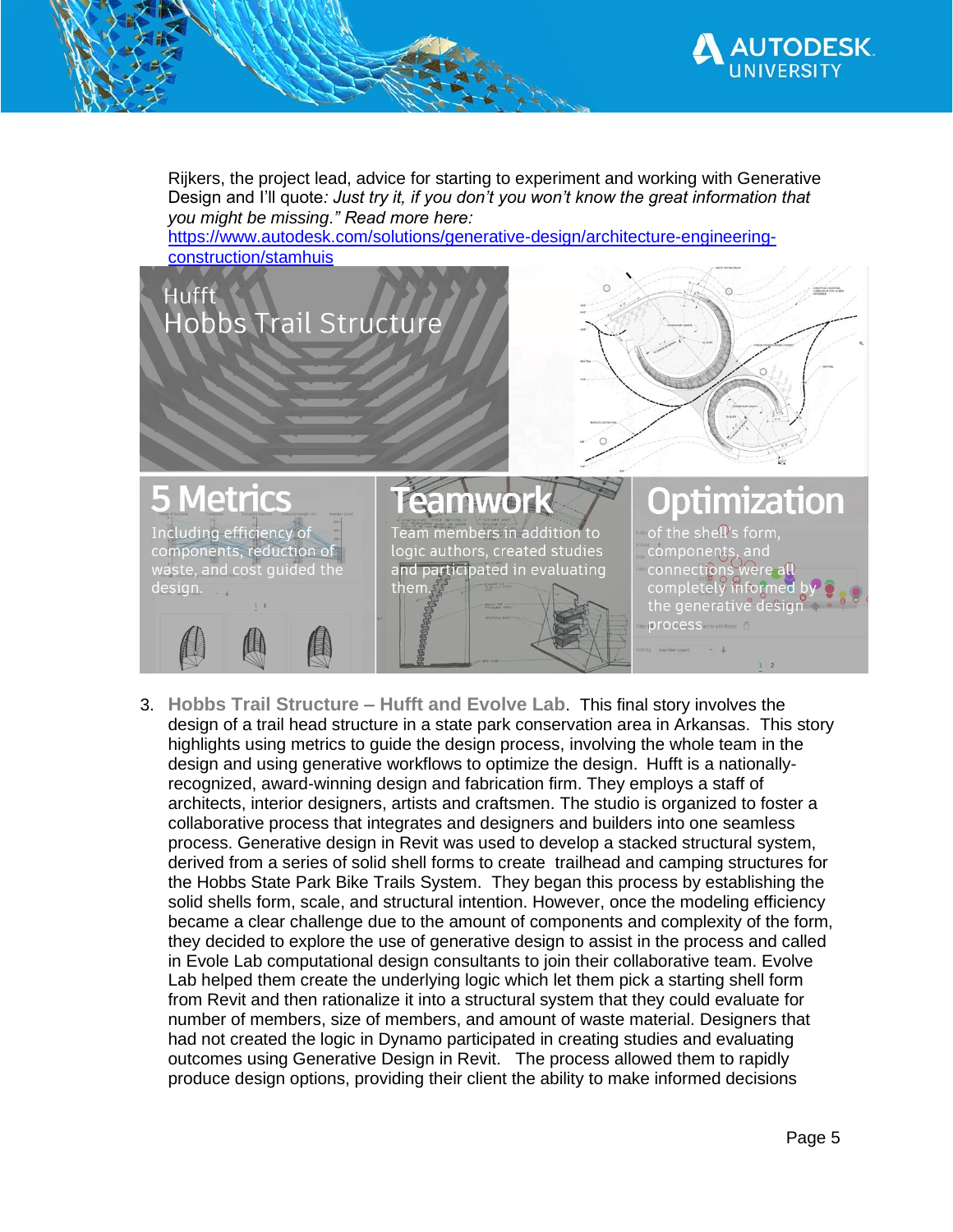

based on material and cost parameters. The logic that they developed will also be useful to them in other projects. The optimization of the shell's form, components, and connections were all completely informed by the generative design process. Without this tool, its unsure how long it may have taken to arrive at the same result. This process played a pivotal role in the success of the Hobbs Trails project. Read more here:

- a. [https://youtu.be/gWrgE8T\\_Ry8](https://youtu.be/gWrgE8T_Ry8)
- b. <https://www.evolvelab.io/post/is-generative-design-doomed-to-fail>

## **2: What's New?**

More Resources on the generative design tools new in Revit 2021. <https://blogs.autodesk.com/revit/2020/04/08/generative-design-in-revit/>

and more additions in Revit 2021.1 <https://blogs.autodesk.com/revit/2020/09/02/whats-new-for-architects-in-revit-2021-1/>

Video on our three new sample files added in Revit 2021.1:<https://youtu.be/i-3qhyiuBo4>

And what's new in Dynamo 2.6 for Revit 2021.1 [https://youtu.be/KH\\_5JiWi\\_TU](https://youtu.be/KH_5JiWi_TU)

For a detailed list of What's New in Generative Design, see Revit Help [here](http://help.autodesk.com/view/RVT/2021/ENU/?guid=GUID-CCDB54F7-B116-48D4-A91D-BEBBBA52AED5)

For a detailed list of What's New in Dynamo for Revit see Revit help [here](http://help.autodesk.com/view/RVT/2021/ENU/?guid=RevitDynamo_Whats_New_in_Dynamo_for_Revit_html)

### **3: What's Next?**

Please see the presenation for a full view on the roadmap and upcoming work, then visit <http://autode.sk/AU20GDinRevitFeedback> and tell us what you think about our roadmap!



Here is a summary of the themes on the roadmap that we want to you rank in order of importance:

- 1. **Study Type Editing** make graph authors more successful in creating design study types for use in Generative Design.
- 2. **Study Type Sharing** make it easier for graph authors to share generative design study types with Revit designers to run in Generative Design in Revit.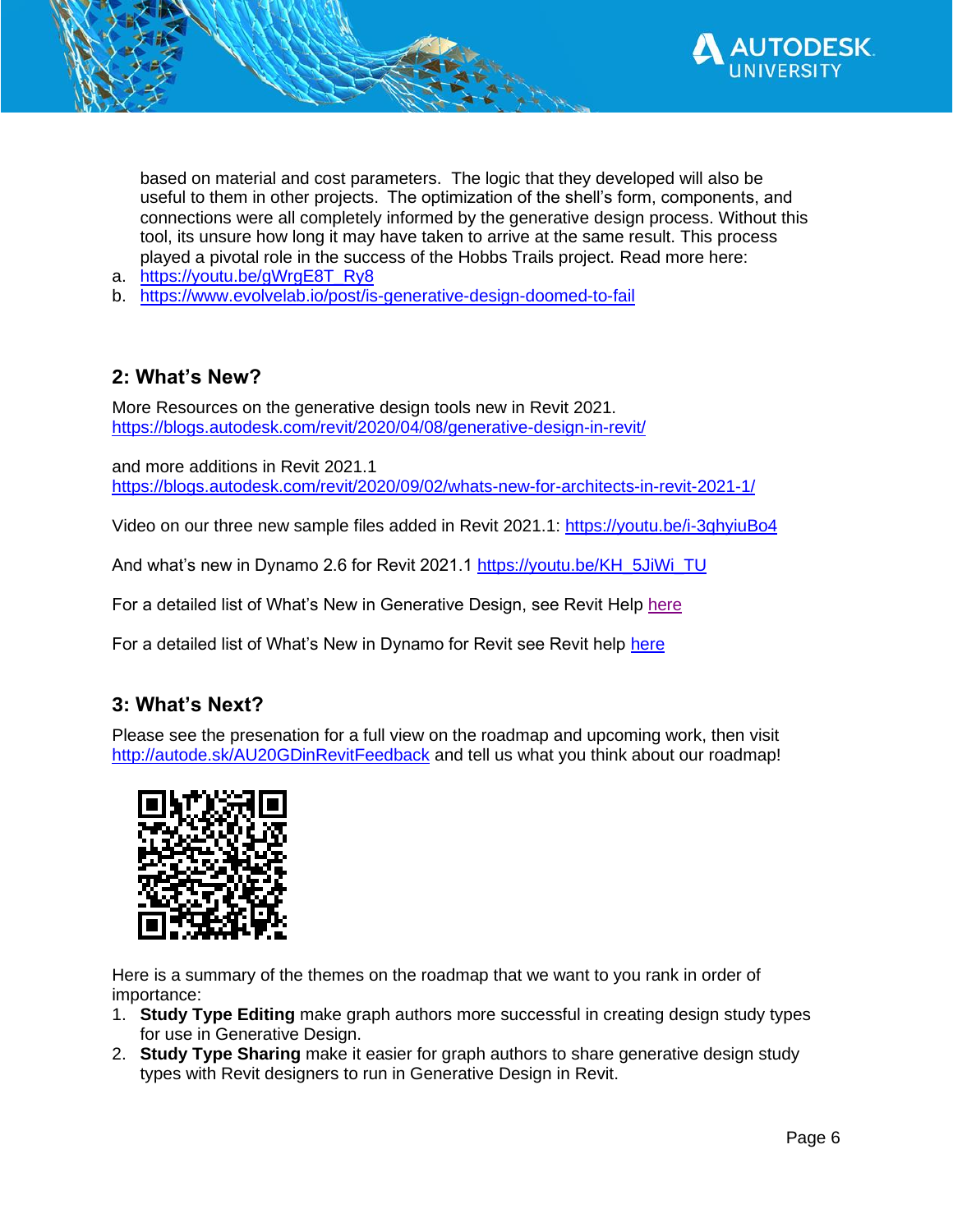

- 3. **Outcome Sharing** make it easier to export results for sharing with stakeholders and telling data-backed design story
- 4. **Generative Design in more Autodesk Applications** extend Generative Design tools to other Dynamo enabled applications including Civil 3D, Robot Structural, and FormIt.
- 5. **Analysis Tools for Dynamo and Generative Design**  provide access to environmental and other kinds of analysis tools for generative workflows.
- 6. **Dynamo Usability**  make Dynamo more friendly and easy to use
- 7. **Dynamo Performance**  make Dynamo faster and more stable.

#### **Resources**

**AU2020 Courses on Generative Design in Revit**

- Generative Design in Revit for Workspace Layout Tomasz Fudala
- Non-Geeks Guide to Optimizing Daily Workflows with Generative Design Raquel Bascones Recio
- Using Generative Design and Machine Learning for Faster Analysis Feedback Varvara **Toulkeridou**
- Generative Design at Hogwarts: Using Tech Instead of Magic Jacob Small
- Generative Design für Revit in der Praxis Lejla Secerbegovic
- Diseño Generativo en Revit para todos los públicos Raquel Bascones Recio
- Generative Design—Daylighting and CFD: A Practical Application for a Nonprofit Luc Wing
- Generative Design of Landforms with Dynamo in Civil 3D Andreas Luka

**Past Years Autodesk University Courses on Generative Design and Refinery**

- [Geometry Systems for AEC Generative Design: Codify Design Intents into the Machine](https://www.autodesk.com/autodesk-university/class/Geometry-Systems-AEC-Generative-Design-Codify-Design-Intents-Machine-2019)
- [MEP Explore: Generative Design for MEP Designers](MEP%20Explore:%20Generative%20Design%20for%20MEP%20Designers)
- [Getting Started with Generative Design for AEC](https://www.autodesk.com/autodesk-university/class/Getting-Started-Generative-Design-AEC-2018)
- [Using Generative Design in Construction Applications](https://www.autodesk.com/autodesk-university/class/Using-Generative-Design-Construction-Applications-2019)

#### **Dynamo Resources**

- Getting Started with Dynamo: <https://primer.dynamobim.org/> <https://dynamobim.org/learn/>
- Dynamo Forum for questions, inspiration: <https://forum.dynamobim.com/>
- Design Script: [http://designscript.io/DesignScript\\_user\\_manual\\_0.1.pdf](http://designscript.io/DesignScript_user_manual_0.1.pdf) <https://dynamobim.org/wp-content/links/DesignScriptGuide.pdf> <https://github.com/Amoursol/dynamoDesignScript>